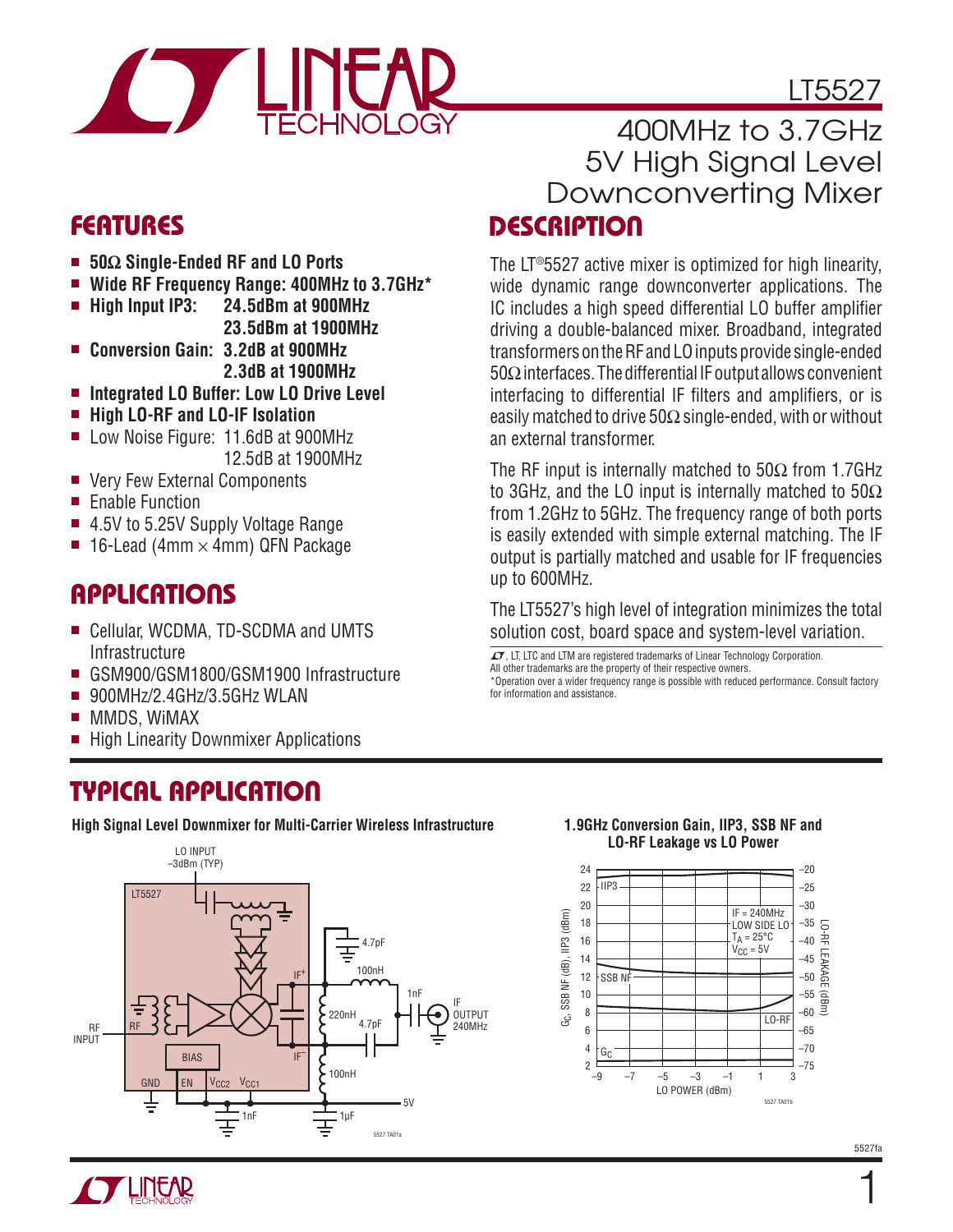## **ABSOLUTE MAXIMUM RATINGS PIN CONFIGURATION**

**(Note 1)**

| Supply Voltage (V <sub>CC1</sub> , V <sub>CC2</sub> , IF+, IF-)5.5V |  |
|---------------------------------------------------------------------|--|
|                                                                     |  |
| LO Input Power (380MHz to 4GHz)10dBm                                |  |
|                                                                     |  |
| <b>Continuous RF Input Power</b>                                    |  |
|                                                                     |  |
| RF Input Power (400MHz to 4GHz)15dBm                                |  |
|                                                                     |  |
|                                                                     |  |
|                                                                     |  |
|                                                                     |  |



# **ORDER INFORMATION**

| <b>FINISH</b><br><b>LEAD</b><br><b>FRE</b> | <b>REEL</b><br>TAPI<br>. AND | <b>MARKING</b><br><b>PAR</b> | <b>DESCRIPTION</b><br><b>PACKAGE</b>   | <b>RANGE</b><br>ERATURE<br>EMPI            |
|--------------------------------------------|------------------------------|------------------------------|----------------------------------------|--------------------------------------------|
| -UF#PBF<br>T552                            | TRPBF<br>15527E<br>– ∪≀      | 5527                         | QFN<br>Plastic<br>Lead<br>. 4mm<br>4mm | $\sim$ to 85°C<br>$-40^{\circ}$ $^{\circ}$ |

Consult LTC Marketing for parts specified with wider operating temperature ranges.

Consult LTC Marketing for information on non-standard lead based finish parts.

For more information on lead free part marking, go to: http://www.linear.com/leadfree/

For more information on tape and reel specifications, go to: http://www.linear.com/tapeandreel/

# **DC ELECTRICAL CHARACTERISTICS** V<sub>CC</sub> = 5V, EN = High, T<sub>A</sub> = 25°C, unless otherwise specified. Test

**circuit shown in Figure 1. (Note 3)**

| <b>PARAMETER</b>                                  |                                                                                                          | <b>CONDITIONS</b> | MIN | <b>TYP</b>              | <b>MAX</b> | <b>UNITS</b>         |
|---------------------------------------------------|----------------------------------------------------------------------------------------------------------|-------------------|-----|-------------------------|------------|----------------------|
| <b>Power Supply Requirements (V<sub>CC</sub>)</b> |                                                                                                          |                   |     |                         |            |                      |
| <b>Supply Voltage</b>                             |                                                                                                          |                   | 4.5 | 5                       | 5.25       | VDC                  |
| <b>Supply Current</b>                             | $V_{CC1}$ (Pin 7)<br>$V_{CC2}$ (Pin 6)<br>$IF^+ + IF^-$ (Pin 11 + Pin 10)<br><b>Total Supply Current</b> |                   |     | 23.2<br>2.8<br>52<br>78 | 60<br>88   | mA<br>mA<br>mA<br>mA |
| Enable (EN) Low = $Off$ , High = $On$             |                                                                                                          |                   |     |                         |            |                      |
| <b>Shutdown Current</b>                           |                                                                                                          | $EN = Low$        |     |                         | 100        | μA                   |
| Input High Voltage (On)                           |                                                                                                          |                   | 3   |                         |            | VDC                  |
| Input Low Voltage (Off)                           |                                                                                                          |                   |     |                         | 0.3        | VDC                  |
| EN Pin Input Current                              |                                                                                                          | $EN = 5VDC$       |     | 50                      | 90         | μA                   |
| Turn-ON Time                                      |                                                                                                          |                   |     | 3                       |            | $\mu$ s              |
| Turn-OFF Time                                     |                                                                                                          |                   |     | 3                       |            | $\mu$ s              |

### **AC ELECTRICAL CHARACTERISTICS Test circuit shown in Figure 1. (Notes 2, 3)**

| <b>PARAMETER</b>          | CONDITIONS                                                                       | <b>MIN</b> | TYP            | <b>MAX</b> | <b>UNITS</b>             |
|---------------------------|----------------------------------------------------------------------------------|------------|----------------|------------|--------------------------|
| RF Input Frequency Range  | No External Matching (Midband)<br>With External Matching (Low Band or High Band) | 400        | 1700 to 3000   | 3700       | <b>MHz</b><br><b>MHz</b> |
| LO Input Frequency Range  | No External Matching<br>With External Matching                                   | 380        | 1200 to 3500   |            | <b>MHz</b><br><b>MHz</b> |
| IF Output Frequency Range | Requires Appropriate IF Matching                                                 |            | $0.1$ to $600$ |            | <b>MHz</b>               |
|                           |                                                                                  |            |                |            | 5527fa                   |

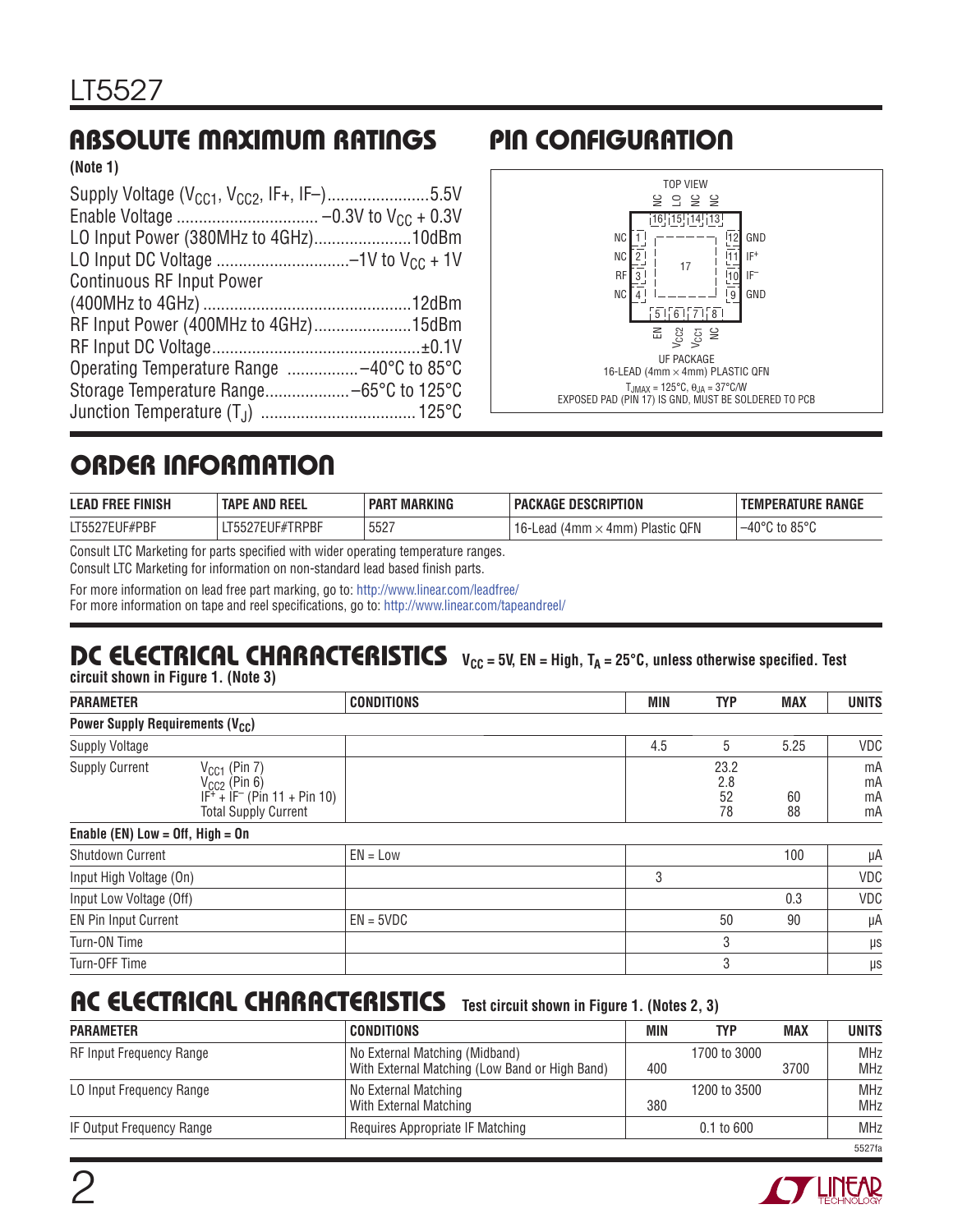# **AC ELECTRICAL CHARACTERISTICS Test circuit shown in Figure 1. (Notes 2, 3)**

| <b>PARAMETER</b>            | CONDITIONS                               | <b>MIN</b> | TYP                 | <b>MAX</b> | <b>UNITS</b> |
|-----------------------------|------------------------------------------|------------|---------------------|------------|--------------|
| <b>RF Input Return Loss</b> | $Z_0$ = 50 $\Omega$ , 1700MHz to 3000MHz |            | >10                 |            | dB           |
| LO Input Return Loss        | $Z_0 = 50\Omega$ , 1200MHz to 3400MHz    |            | >12                 |            | dB           |
| IF Output Impedance         | Differential at 240MHz                   |            | $407\Omega$   2.5pF |            | R  C         |
| <b>LO Input Power</b>       | 1200MHz to 3500MHz<br>380MHz to 1200MHz  | -8<br>—ე   | -3                  |            | dBm<br>dBm   |

Standard Downmixer Application: V<sub>CC</sub> = 5V, EN = High, T<sub>A</sub> = 25°C, P<sub>RF</sub> = –5dBm (–5dBm/tone for 2-tone IIP3 tests, Δf = 1MHz), f<sub>LO</sub> = f<sub>RF</sub> – f<sub>IF</sub>, P<sub>LO</sub> = –3dBm (OdBm for 450MHz and 900MHz tests), IF output measured at 240MHz, unless otherwise noted. Test circuit shown **in Figure 1. (Notes 2, 3, 4)**

| <b>PARAMETER</b>                | <b>CONDITIONS</b>                                             | MIN<br><b>TYP</b><br><b>MAX</b> | <b>UNITS</b> |
|---------------------------------|---------------------------------------------------------------|---------------------------------|--------------|
| <b>Conversion Gain</b>          | $RF = 450MHz$ , IF = 140MHz, High Side LO                     | 2.5                             | dB           |
|                                 | $RF = 900MHz$ , IF = 140MHz                                   | 3.4                             | dB           |
|                                 | $RF = 1700MHz$                                                | 2.3                             | dB           |
|                                 | $RF = 1900MHz$                                                | 2.3                             | dB           |
|                                 | $RF = 2200MHz$                                                | 2.0                             | dB           |
|                                 | $RF = 2650MHz$                                                | 1.8                             | dB           |
|                                 | $RF = 3500MHz$ , IF = 380MHz                                  | 0.3                             | dB           |
| Conversion Gain vs Temperature  | $T_A = -40^{\circ}C$ to 85 $^{\circ}C$ , RF = 1900MHz         | $-0.018$                        | dB/°C        |
| Input 3rd Order Intercept       | $RF = 450MHz$ , IF = 140MHz, High Side LO                     | 23.2                            | dBm          |
|                                 | $RF = 900MHz$ , IF = 140MHz                                   | 24.5                            | dBm          |
|                                 | $RF = 1700MHz$                                                | 24.2                            | dBm          |
|                                 | $RF = 1900MHz$                                                | 23.5                            | dBm          |
|                                 | $RF = 2200MHz$                                                | 22.7                            | dBm          |
|                                 | $RF = 2650MHz$                                                | 20.8                            | dBm          |
|                                 | $RF = 3500MHz$ , IF = 380MHz                                  | 18.2                            | dBm          |
| Single-Sideband Noise Figure    | $RF = 450MHz$ , IF = 140MHz, High Side LO                     | 13.3                            | dB           |
|                                 | $RF = 900MHz$ , IF = 140MHz                                   | 11.6                            | dB           |
|                                 | $RF = 1700MHz$                                                | 12.1                            | dB           |
|                                 | $RF = 1900MHz$                                                | 12.5                            | dB           |
|                                 | $RF = 2200MHz$                                                | 13.2                            | dB           |
|                                 | $RF = 2650MHz$                                                | 13.9                            | dB           |
|                                 | $RF = 3500MHz$ , IF = 380MHz                                  | 16.1                            | dB           |
| LO to RF Leakage                | $f1$ $\cap$ = 400MHz to 2100MHz                               | $\leq -44$                      | dBm          |
|                                 | $f_{1,0} = 2100$ MHz to 3200MHz                               | $≤-36$                          | dBm          |
| LO to IF Leakage                | $f10 = 400 MHz$ to 700MHz                                     | $\leq -40$                      | dBm          |
|                                 | $f_{10}$ = 700MHz to 3200MHz                                  | $\le -50$                       | dBm          |
| RF to LO Isolation              | $f_{BF}$ = 400MHz to 2200MHz                                  | >43                             | dB           |
|                                 | $f_{RF}$ = 2200MHz to 3700MHz                                 | >38                             | dB           |
| RF to IF Isolation              | $f_{BF} = 400MHz$ to 800MHz                                   | >42                             | dB           |
|                                 | $f_{RF}$ = 800MHz to 3700MHz                                  | >54                             | dB           |
| 2RF-2LO Output Spurious Product | 900MHz: $f_{RF} = 830$ MHz at -5dBm, $f_{IF} = 140$ MHz       | $-60$                           | dBc          |
| $(f_{RF} = fLO + f_{IF}/2)$     | 1900MHz: $f_{RF}$ = 1780MHz at -5dBm, $f_{IF}$ = 240MHz       | $-65$                           | dBc          |
| 3RF-3LO Output Spurious Product | 900MHz: $f_{BF} = 806.67$ MHz at $-5$ dBm, $f_{IF} = 140$ MHz | $-73$                           | dBc          |
| $(f_{RF} = fLO + f_{IF}/3)$     | 1900MHz: $f_{RF}$ = 1740MHz at -5dBm, $f_{IF}$ = 240MHz       | $-63$                           | dBc          |
| Input 1dB Compression           | $RF = 450MHz$ , IF = 140MHz, High Side                        | 9.5                             | dBm          |
|                                 | LO RF = $900$ MHz, IF = $140$ MHz                             | 8.9                             | dBm          |
|                                 | $RF = 1900MHz$                                                | 9.0                             | dBm          |

**Note 1:** Stresses beyond those listed under Absolute Maximum Ratings may cause permanent damage to the device. Exposure to any Absolute Maximum Rating condition for extended periods may affect device reliability and lifetime.

**Note 2:** 450MHz, 900MHz and 3500MHz performance measured with external LO and RF matching. See Figure 1 and Applications Information.

**Note 3:** Specifications over the  $-40^{\circ}$ C to 85°C temperature range are assured by design, characterization and correlation with statistical process controls.

**Note 4:** SSB Noise Figure measurements performed with a small-signal noise source and bandpass filter on RF input, and no other RF signal applied.



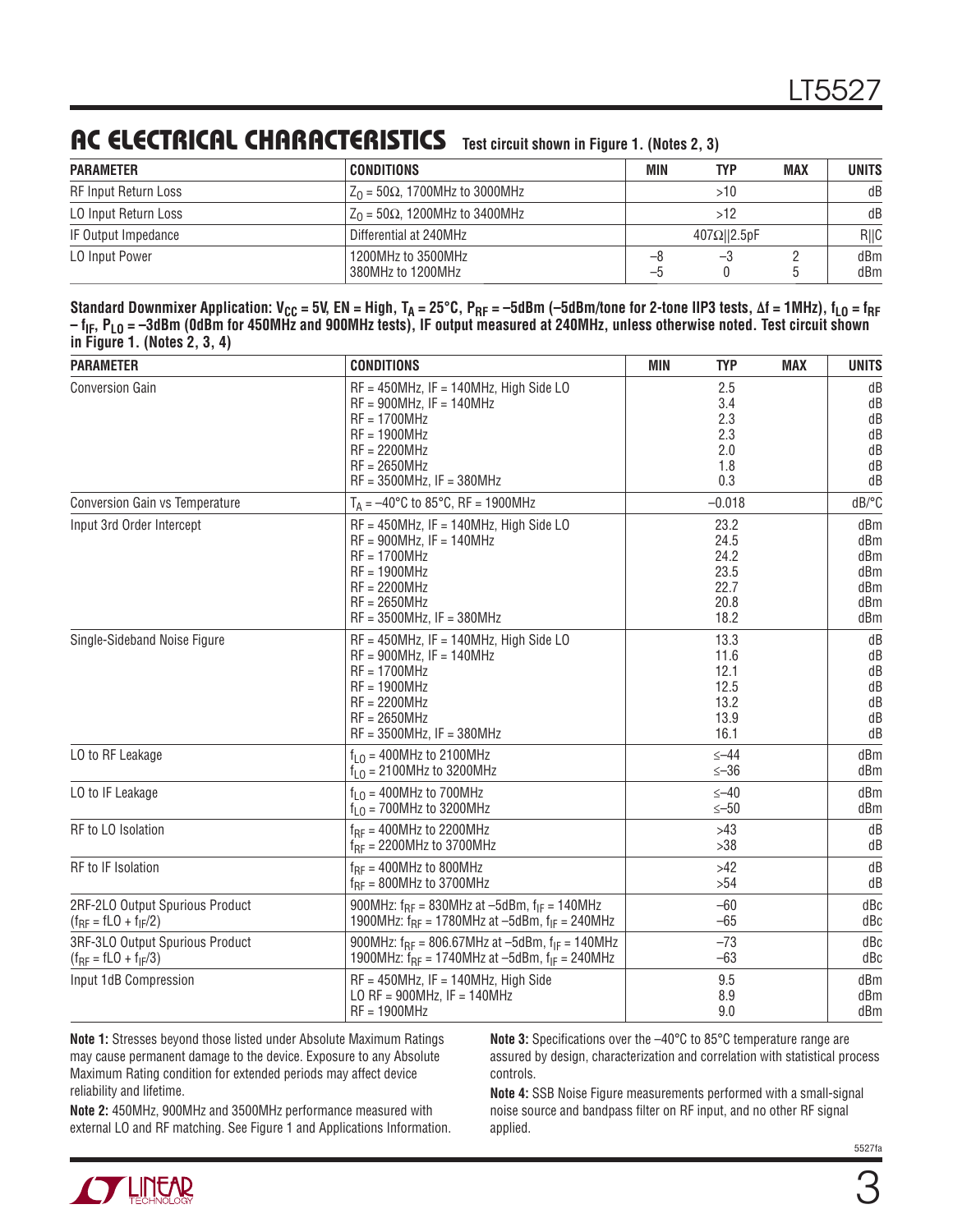### **TYPICAL AC PERFORMANCE CHARACTERISTICS Midband (No external RF/LO matching)**

V<sub>CC</sub> = 5V, EN = High, P<sub>RF</sub> = –5dBm (–5dBm/tone for 2-tone IIP3 tests, Δf = 1MHz), P<sub>LO</sub> = –3dBm, IF output measured at 240MHz, unless **otherwise noted. Test circuit shown in Figure 1.**



![](_page_3_Picture_4.jpeg)

5527fa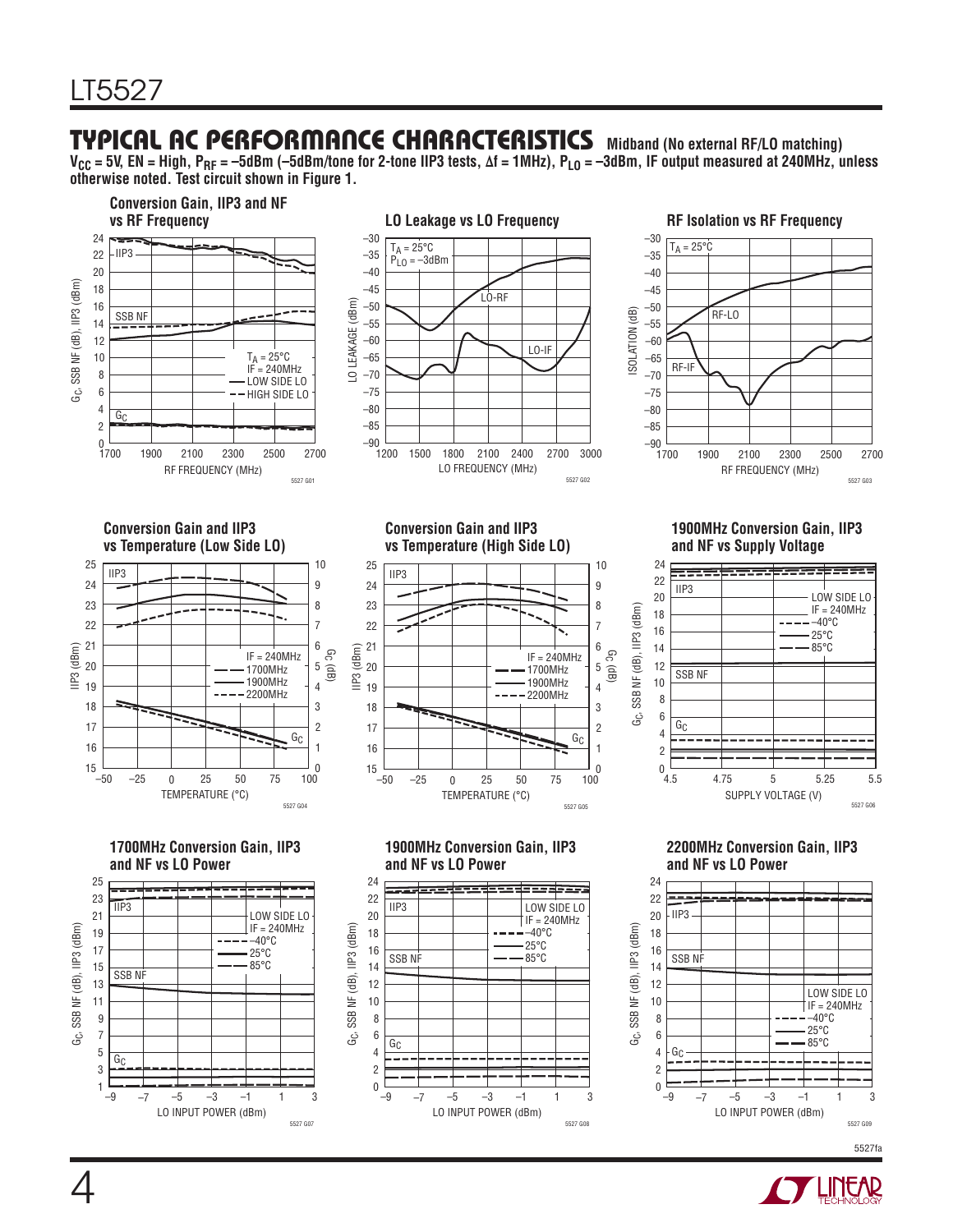### **TYPICAL AC PERFORMANCE CHARACTERISTICS Midband (No external RF/LO matching)**

V<sub>CC</sub> = 5V, EN = High, P<sub>RF</sub> = –5dBm (–5dBm/tone for 2-tone IIP3 tests, Δf = 1MHz), P<sub>LO</sub> = –3dBm, IF output measured at 240MHz, unless **otherwise noted. Test circuit shown in Figure 1.**

![](_page_4_Figure_3.jpeg)

High Band (3500MHz application with external RF matching)  $V_{CC} = 5V$ , EN = High,  $P_{RF} = -5dBm$  (-5dBm/tone for 2-tone IIP3 tests, **Δf = 1MHz), low side LO, PLO = –3dBm, IF output measured at 380MHz, unless otherwise noted. Test circuit shown in Figure 1.**

![](_page_4_Figure_5.jpeg)

![](_page_4_Figure_6.jpeg)

![](_page_4_Figure_7.jpeg)

![](_page_4_Picture_8.jpeg)

5527fa

5527 G20

 $I$   $O-RF$ 

LO-IF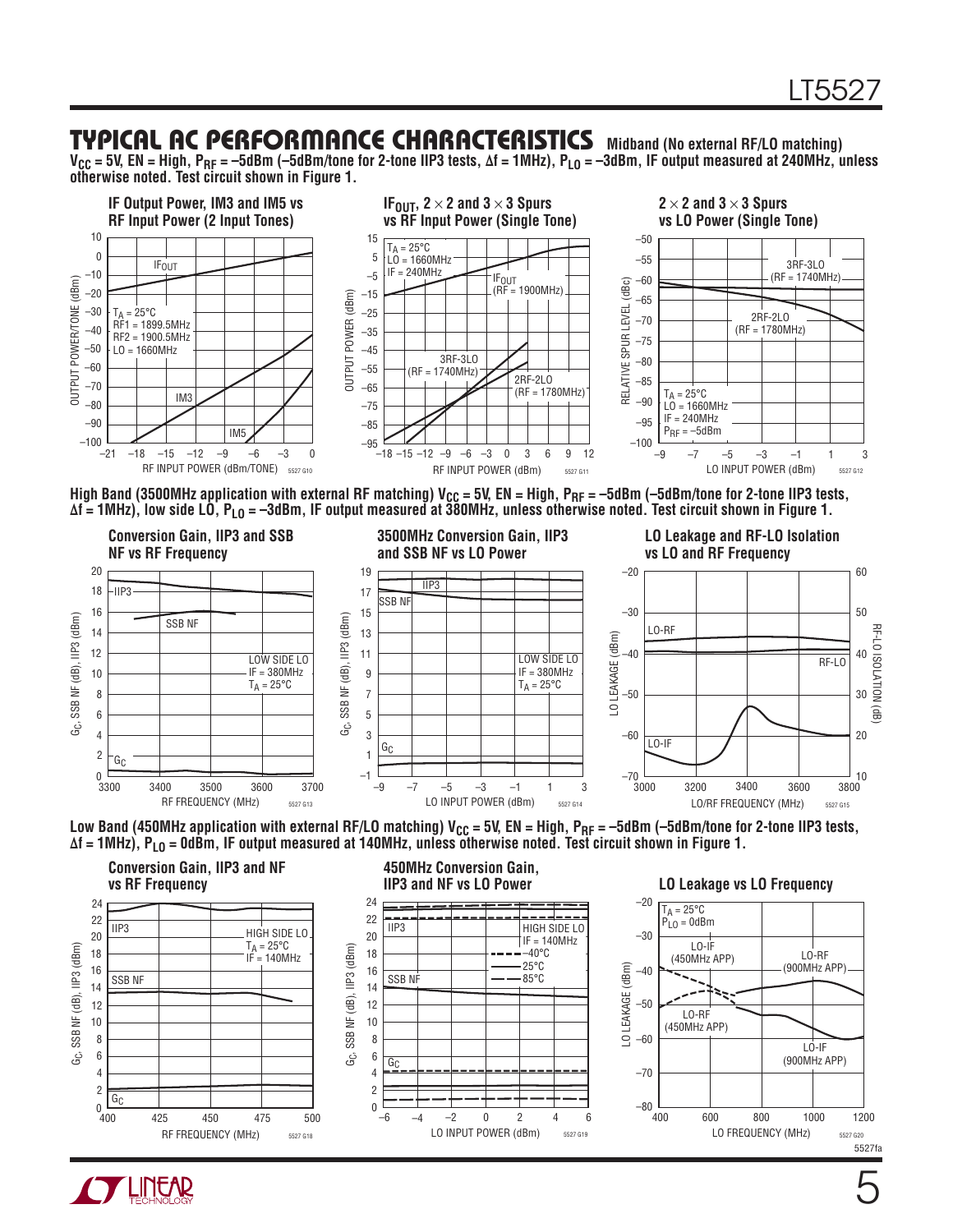### **TYPICAL AC PERFORMANCE CHARACTERISTICS Low Band (900MHz application with external**

RF/LO matching) V<sub>CC</sub> = 5V, EN = High, P<sub>RF</sub> = –5dBm (–5dBm/tone for 2-tone IIP3 tests, Δf = 1MHz), P<sub>LO</sub> = 0dBm, IF output measured at **140MHz, unless otherwise noted. Test circuit shown in Figure 1.**

![](_page_5_Figure_3.jpeg)

### **TYPICAL DC PERFORMANCE CHARACTERISTICS Test circuit shown in Figure 1.**

![](_page_5_Figure_5.jpeg)

![](_page_5_Figure_6.jpeg)

5527fa

![](_page_5_Picture_9.jpeg)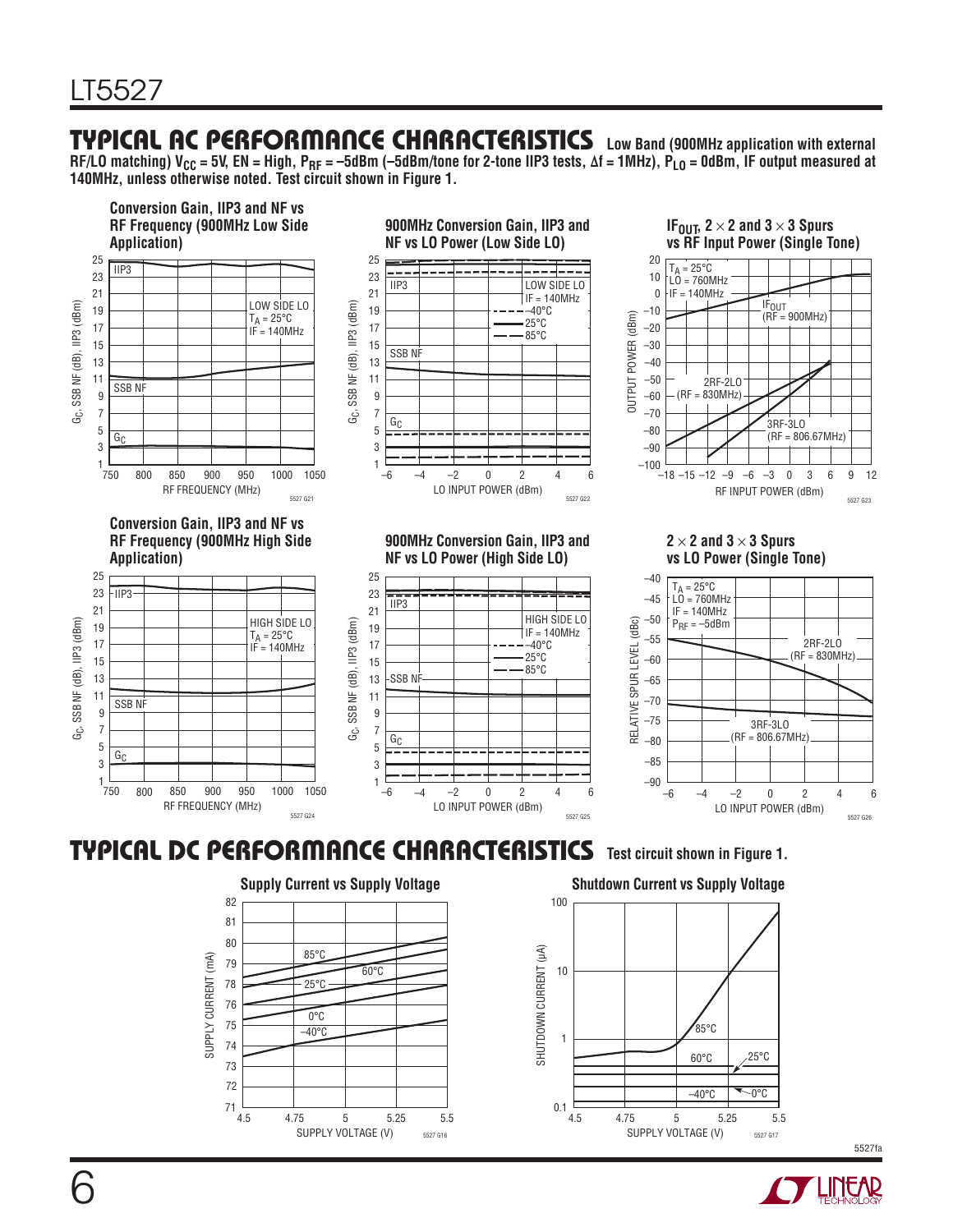### **PIN FUNCTIONS**

**NC(Pins 1, 2, 4, 8, 13, 14, 16):** Not Connected Internally. These pins should be grounded on the circuit board for improved LO-to-RF and LO-to-IF isolation.

**RF (Pin 3):** Single-Ended Input for the RF Signal. This pin is internally connected to the primary side of the RF input transformer, which has low DC resistance to ground. **If the RF source is not DC blocked, then a series blocking capacitor must be used**. The RF input is internally matched from 1.7GHz to 3GHz. Operation down to 400MHz or up to 3700MHz is possible with simple external matching.

**EN (Pin 5):** Enable Pin. When the input enable voltage is higher than 3V, the mixer circuits supplied through Pins 6, 7, 10 and 11 are enabled. When the input voltage is less than 0.3V, all circuits are disabled. Typical input current is 50μA for  $EN = 5V$  and  $Q\mu A$  when  $EN = 0V$ . The EN pin should not be left floating. Under no conditions should the EN pin voltage exceed  $V_{CC}$  + 0.3V, even at start-up.

V<sub>CC2</sub> (Pin 6): Power Supply Pin for the Bias Circuits. Typical current consumption is 2.8mA. This pin should be externally connected to the  $V_{CG1}$  pin and decoupled with 1000pF and 1μF capacitors.

**V<sub>CC1</sub>** (Pin 7): Power Supply Pin for the LO Buffer Circuits. Typical current consumption is 23.2mA. This pin should be externally connected to the  $V_{CC2}$  pin and decoupled with 1000pF and 1µF capacitors.

**GND (Pins 9, 12):** Ground. These pins are internally connected to the backside ground for improved isolation. They should be connected to the RF ground on the circuit board, although they are not intended to replace the primary grounding through the backside contact of the package.

**IF–, IF+ (Pins 10, 11):** Differential Outputs for the IF Signal. An impedance transformation may be required to match the outputs. These pins must be connected to  $V_{CC}$ through impedance matching inductors, RF chokes or a transformer center tap.

**LO (Pin 15):** Single-Ended Input for the Local Oscillator Signal. This pin is internally connected to the primary side of the LO transformer, which is internally DC blocked. An external blocking capacitor is not required. The LO input is internally matched from 1.2GHz to 5GHz. Operation down to 380MHz is possible with simple external matching.

**Exposed Pad (Pin 17):** Circuit Ground Return for the Entire IC. This must be soldered to the printed circuit board ground plane.

### **BLOCK DIAGRAM**

![](_page_6_Figure_13.jpeg)

![](_page_6_Picture_14.jpeg)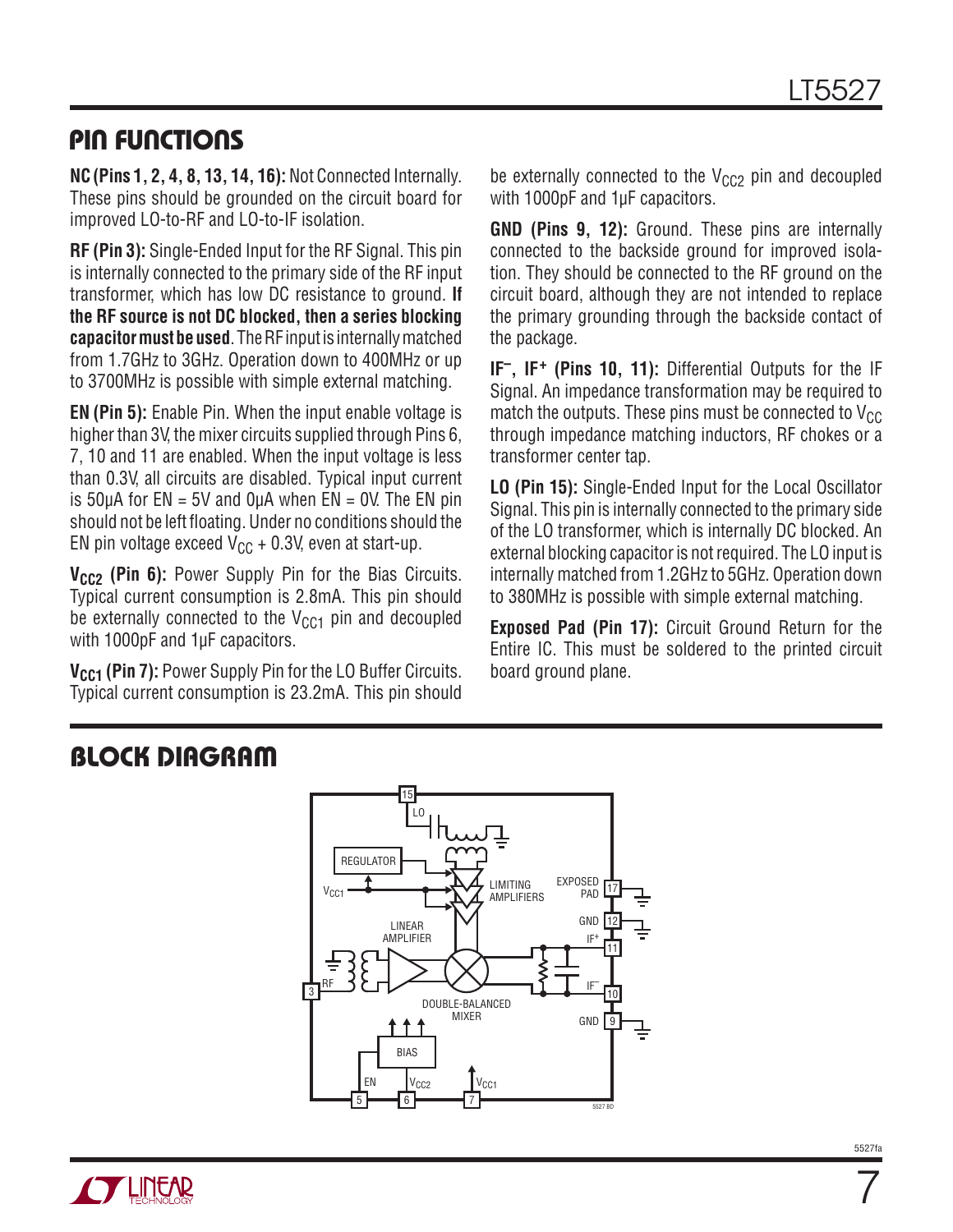# **TEST CIRCUITS**

![](_page_7_Figure_2.jpeg)

| <b>REF DES</b> | <b>VALUE</b> | <b>SIZE</b> | <b>PART NUMBER</b> | <b>REF DES</b> | <b>VALUE</b> | <b>SIZE</b> | I PART NUMBER                        |
|----------------|--------------|-------------|--------------------|----------------|--------------|-------------|--------------------------------------|
| C1             | 1000pF       | 0402        | AVX 04025C102JAT   | L4. C4. C5     |              | 0402        | See Applications Information         |
| C <sub>2</sub> | 1uF          | 0603        | AVX 0603ZD105KAT   | . L2           | 82nH         | 0603        | Toko LLQ1608-A82N                    |
| C <sub>3</sub> | 2.7pF        | 0402        | i AVX 04025A2R7CAT |                | 4:1          |             | l M/A-Com ETC4-1-2 (2MHz to 800MHz). |

|  | Figure 1. Downmixer Test Schematic-Standard IF Matching (240MHz IF) |  |  |
|--|---------------------------------------------------------------------|--|--|
|  |                                                                     |  |  |

![](_page_7_Figure_5.jpeg)

| <b>REF DES</b> | <b>VALUE</b>        | <b>SIZE</b> | I PART NUMBER     | <b>REF DES</b> | <b>VALUE</b> | <b>SIZE</b> | I PART NUMBER                  |
|----------------|---------------------|-------------|-------------------|----------------|--------------|-------------|--------------------------------|
| C1, C3         | 1000 <sub>p</sub> F | 0402        | AVX 04025C102JAT  | I L4, C4, C5   |              | 0402        | See Applications Information   |
| C <sub>2</sub> | 1uF                 | 0603        | AVX 0603ZD105KAT  | L1. L2         | 100nH        | 0603        | <sup>1</sup> Toko LLQ1608-AR10 |
| C6, C7         | 4.7pF               | 0402        | LAVX 04025A4R7CAT | L3             | 220nH        | 0603        | Toko LLQ1608-AR22              |

**Figure 2. Downmixer Test Schematic—Discrete IF Balun Matching (240MHz IF)**

![](_page_7_Picture_8.jpeg)

5527fa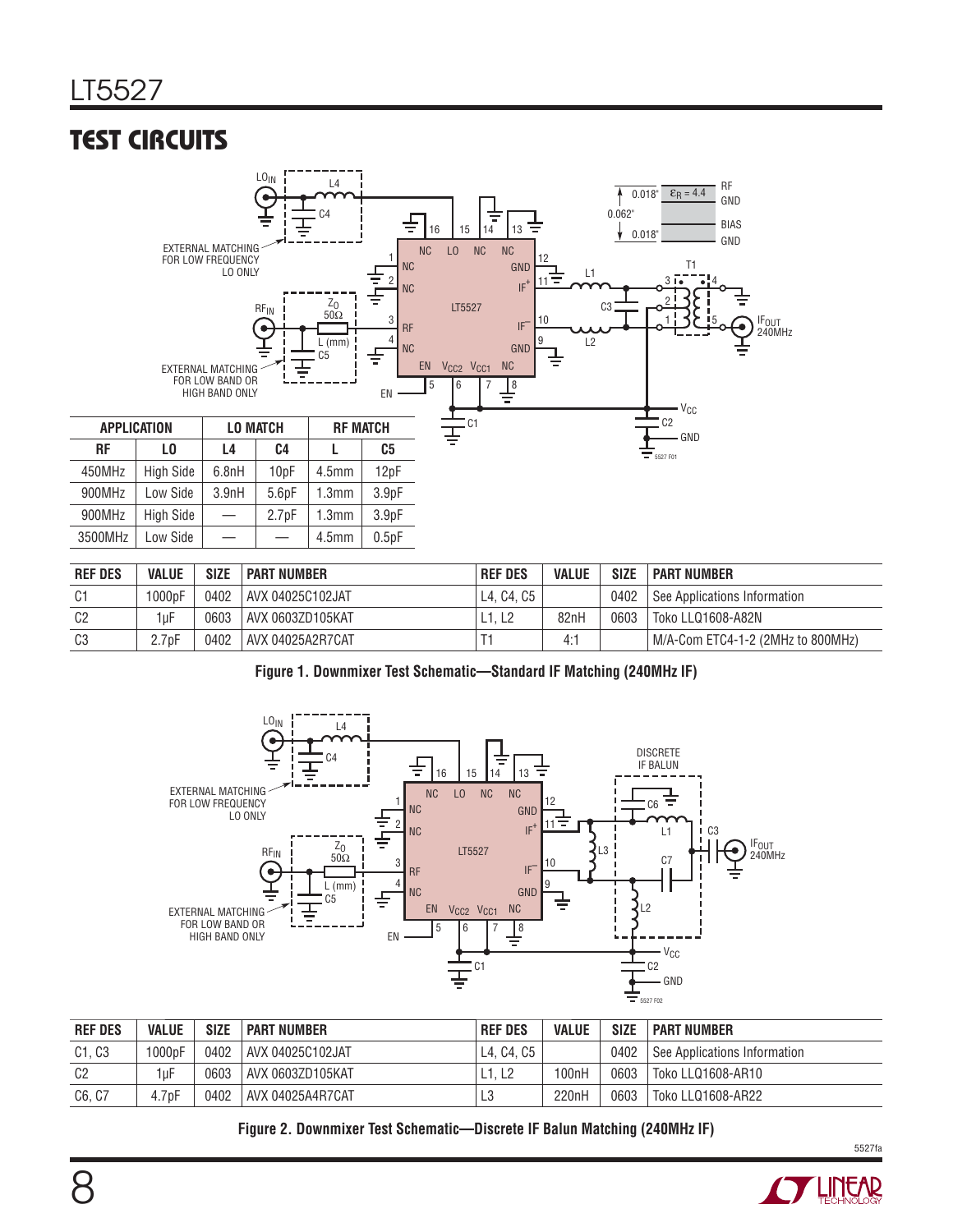#### **Introduction**

The LT5527 consists of a high linearity double-balanced mixer. RF buffer amplifier, high speed limiting LO buffer amplifier and bias/enable circuits. The RF and LO inputs are both single ended. The IF output is differential. Low side or high side LO injection can be used.

Two evaluation circuits are available. The standard evaluation circuit, shown in Figure 1, incorporates transformerbased IF matching and is intended for applications that require the lowest LO-IF leakage levels and the widest IF bandwidth. The second evaluation circuit, shown in Figure 2, replaces the IF transformer with a discrete IF balun for reduced solution cost and size. The discrete IF balun delivers comparable noise figure and linearity, higher conversion gain, but degraded LO-IF leakage and reduced IF bandwidth.

#### **RF Input Port**

The mixer's RF input, shown in Figure 3, consists of an integrated transformer and a high linearity differential amplifier. The primary terminals of the transformer are connected to the RF input pin (Pin 3) and ground. The secondary side of the transformer is internally connected to the amplifier's differential inputs.

One terminal of the transformer's primary is internally grounded. If the RF source has DC voltage present, then a coupling capacitor must be used in series with the RF input pin.

The RF input is internally matched from 1.7GHz to 3GHz, requiring no external components over this frequency range. The input return loss, shown in Figure 4a, is typically 10dB at the band edges. The input match at the lower band edge can be optimized with a series 2.7pF capacitor

![](_page_8_Figure_9.jpeg)

at Pin 3, which improves the 1.7GHz return loss to greater than 20dB. Likewise, the 2.7GHz match can be improved to greater than 30dB with a series 1.5nH inductor. A series 1.5nH/2.7pF network will simultaneously optimize the lower and upper band edges and expand the RF input bandwidth to 1.1GHz-3.3GHz. Measured RF input return losses for these three cases are also plotted in Figure 4a.

Alternatively, the input match can be shifted down, as low as 400MHz or up to 3700MHz, by adding a shunt capacitor (C5) to the RF input. A 450MHz input match is realized with C5 = 12pF, located 4.5mm away from Pin 3 on the evaluation board's 50Ω input transmission line. A 900MHz input match requires C5 = 3.9pF, located at 1.3mm. A 3500MHz input match is realized with  $C5 = 0.5pF$ , located at 4.5mm. This

![](_page_8_Figure_13.jpeg)

**(4a) Series Reactance Matching**

![](_page_8_Figure_15.jpeg)

**(4b) Series Shunt Matching**

**Figure 3. RF Input Schematic Figure 4. RF Input Return Loss With and Without External Matching**

![](_page_8_Picture_19.jpeg)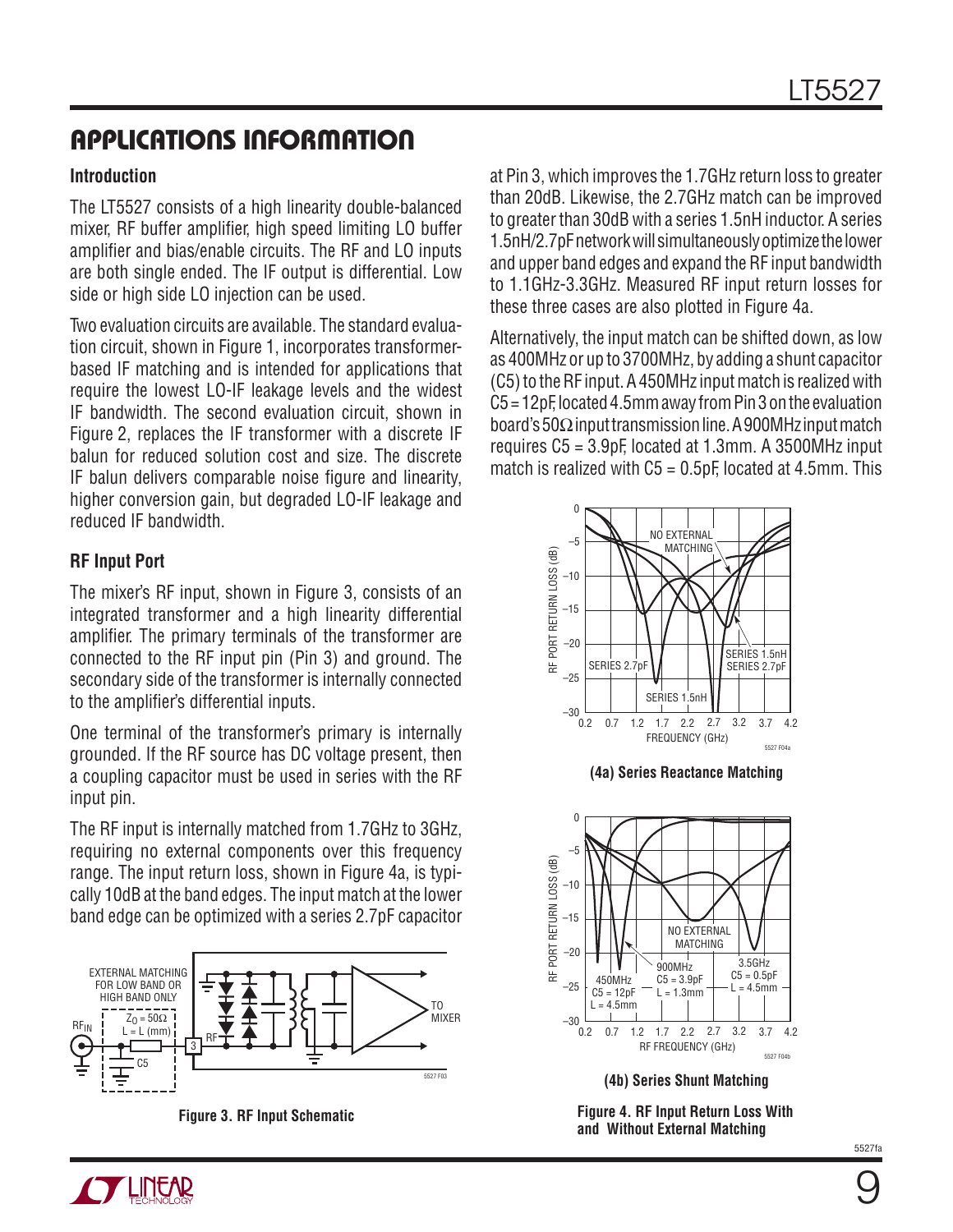series transmission line/shunt capacitor matching topology allows the LT5527 to be used for multiple frequency standards without circuit board layout modifications. The series transmission line can also be replaced with a series chip inductor for a more compact layout.

Input return loss for these three cases (450MHz, 900MHz and 3500MHz) are plotted in Figure 4b. The input return loss with no external matching is repeated in Figure 4b for comparison.

RF input impedance and S11 versus frequency (with no external matching) is listed in Table 1 and referenced to Pin 3. The S11 data can be used with a microwave circuit simulator to design custom matching networks and simulate board-level interfacing to the RF input filter.

| <b>FREQUENCY</b> | <b>INPUT</b>     | <b>S11</b> |          |
|------------------|------------------|------------|----------|
| (MHz)            | <b>IMPEDANCE</b> | MAG        | ANGLE    |
| 50               | $4.8 + j2.6$     | 0.825      | 173.9    |
| 300              | $9.0 + j11.9$    | 0.708      | 152.5    |
| 450              | $11.9 + j15.3$   | 0.644      | 144.3    |
| 600              | $14.3 + j18.2$   | 0.600      | 137.2    |
| 900              | $19.4 + j23.8$   | 0.529      | 123.2    |
| 1200             | $26.1 + j29.8$   | 0.467      | 107.4    |
| 1500             | $37.3 + j33.9$   | 0.386      | 89.3     |
| 1850             | $57.4 + j29.7$   | 0.275      | 60.6     |
| 2150             | $71.3 + j10.1$   | 0.193      | 20.6     |
| 2450             | $64.6 - 13.9$    | 0.175      | $-36.8$  |
| 2650             | $53.0 - j21.8$   | 0.209      | $-70.3$  |
| 3000             | $35.0 - j21.2$   | 0.297      | $-111.2$ |
| 3500             | $20.7 - j9.0$    | 0.431      | $-155.8$ |
| 4000             | $14.2 + 16.2$    | 0.564      | 164.8    |
| 5000             | $10.4 + j31.9$   | 0.745      | 113.3    |

#### **Table 1. RF Input Impedance vs Frequency**

#### **LO Input Port**

The mixer's LO input, shown in Figure 5, consists of an integrated transformer and high speed limiting differential amplifiers. The amplifiers are designed to precisely drive the mixer for the highest linearity and the lowest noise figure. An internal DC blocking capacitor in series with the transformer's primary eliminates the need for an external blocking capacitor.

The LO input is internally matched from 1.2GHz to 5GHz, although the maximum useful frequency is limited to 3.5GHz by the internal amplifiers. The input match can be shifted down, as low as 750MHz, with a single shunt capacitor (C4) on Pin 15. One example is plotted in Figure 6 where C4 = 2.7pF produces an 850MHz to 1.2GHz match.

LO input matching below 750MHz requires the series inductor (L4)/shunt capacitor (C4) network shown in Figure 5. Two examples are plotted in Figure 6 where L4 = 3.9nH/C4  $= 5.6$ pF produces a 650MHz to 830MHz match and L4  $=$ 6.8nH/C4 = 10pF produces a 540MHz to 640MHz match. The evaluation boards do not include pads for L4, so the circuit trace needs to be cut near Pin 15 to insert L4. A low cost multilayer chip inductor is adequate for L4.

The optimum LO drive is –3dBm for LO frequencies above 1.2GHz, although the amplifiers are designed to accommodate several dB of LO input power variation without significant mixer performance variation. Below 1.2GHz,

![](_page_9_Figure_12.jpeg)

![](_page_9_Figure_13.jpeg)

![](_page_9_Figure_14.jpeg)

**Figure 6. LO Input Return Loss**

![](_page_9_Picture_16.jpeg)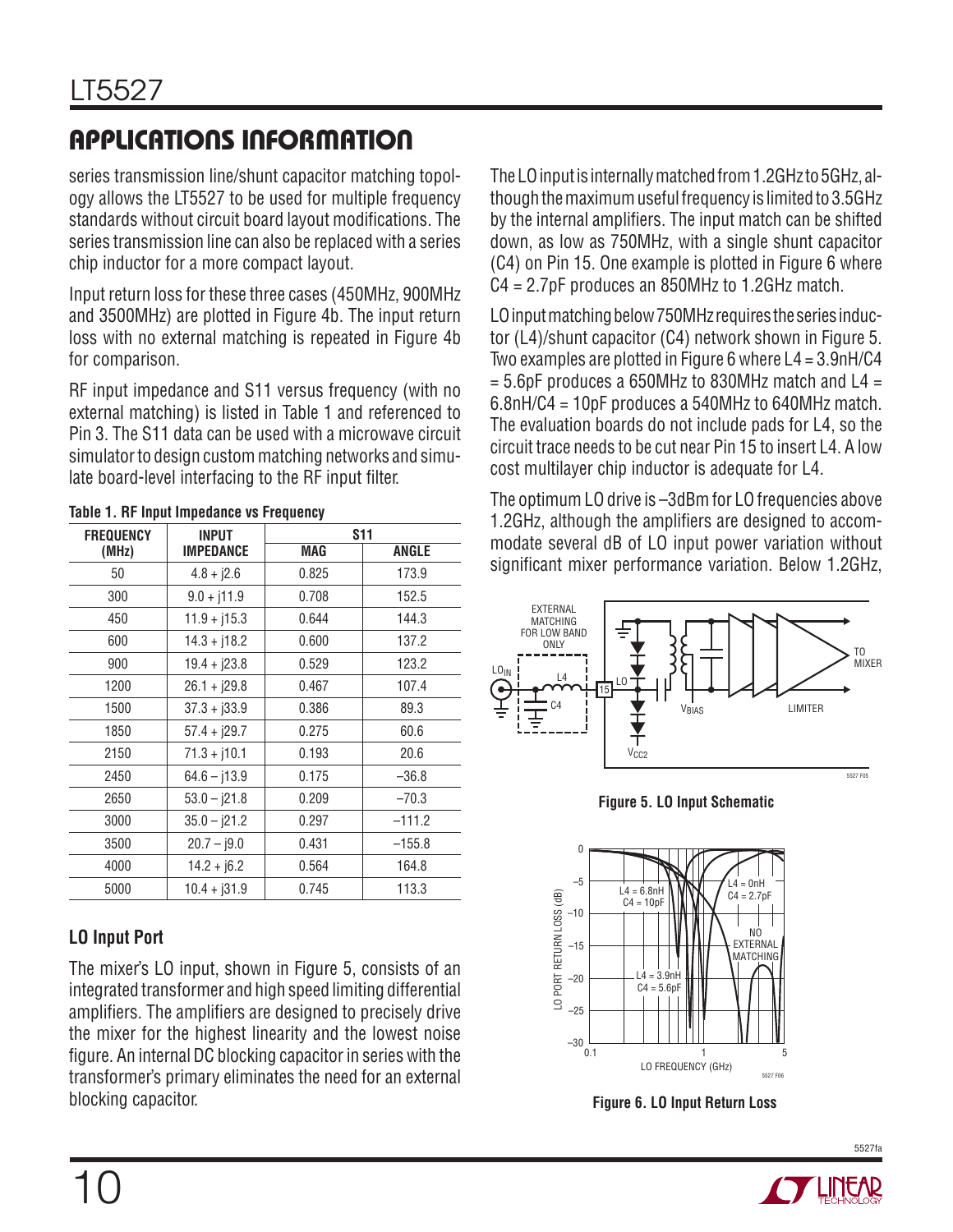0dBm LO drive is recommended for optimum noise figure, although –3dBm will still deliver good conversion gain and linearity.

Custom matching networks can be designed using the port impedance data listed in Table 2. This data is referenced to the LO pin with no external matching.

| <b>FREQUENCY</b> | <b>INPUT</b>     | <b>S11</b> |          |
|------------------|------------------|------------|----------|
| (MHz)            | <b>IMPEDANCE</b> | MAG        | ANGLE    |
| 50               | $30.4 - j355.7$  | 0.977      | $-15.9$  |
| 300              | $8.7 - 152.2$    | 0.847      | $-86.7$  |
| 450              | $9.4 - j25.4$    | 0.740      | $-124.8$ |
| 600              | $11.5 - j8.9$    | 0.635      | $-158.7$ |
| 900              | $19.7 + j12.8$   | 0.463      | 146.7    |
| 1200             | $34.3 + j24.3$   | 0.330      | 106.9    |
| 1500             | $49.8 + j21.3$   | 0.209      | 78.5     |
| 1850             | $53.8 + 18.9$    | 0.093      | 61.7     |
| 2150             | $50.4 + j3.2$    | 0.032      | 80.5     |
| 2450             | $45.1 + j0.3$    | 0.052      | 176.5    |
| 2650             | $41.1 + j2.4$    | 0.101      | 163.1    |
| 3000             | $41.9 + j8.1$    | 0.124      | 129.8    |
| 3500             | $49.0 + j12.0$   | 0.120      | 87.9     |
| 4000             | $55.4 + j8.6$    | 0.096      | 53.2     |
| 5000             | $33.2 + j8.7$    | 0.226      | 146.7    |

#### **Table 2. LO Input Impedance vs Frequency**

#### **IF Output Port**

The IF outputs, IF+ and IF–, are internally connected to the collectors of the mixer switching transistors (see Figure 7). Both pins must be biased at the supply voltage, which can be applied through the center tap of a transformer or through matching inductors. Each IF pin draws 26mA of supply current (52mA total). For optimum single-ended performance, these differential outputs should be combined externally through an IF transformer or a discrete IF balun circuit. The standard evaluation board (see Figure 1) includes an IF transformer for impedance transformation and differential to single-ended transformation. A second evaluation board (see Figure 2) realizes the same functionality with a discrete IF balun circuit.

The IF output impedance can be modeled as  $415\Omega$  in parallel with 2.5pF at low frequencies. An equivalent small-signal model (including bondwire inductance) is shown in Figure

8. Frequency-dependent differential IF output impedance is listed in Table 3. This data is referenced to the package pins (with no external components) and includes the effects of IC and package parasitics. The IF output can be matched for IF frequencies as low as several kHz or as high as 600MHz.

| Table 3. IF Output Impedance vs Frequency |  |  |  |
|-------------------------------------------|--|--|--|
|                                           |  |  |  |

| <b>FREQUENCY (MHz)</b> | <b>DIFFERENTIAL OUTPUT</b><br><b>IMPEDANCE (RIF    XIF)</b> |
|------------------------|-------------------------------------------------------------|
|                        | 415  -j64k                                                  |
| 10                     | 415  -j6.4k                                                 |
| 70                     | 415  -j909                                                  |
| 140                    | 413  -j453                                                  |
| 240                    | 407  -j264                                                  |
| 300                    | 403  -j211                                                  |
| 380                    | 395  -j165                                                  |
| 450                    | 387  -j138                                                  |
| 500                    | 381  -j124                                                  |
|                        |                                                             |

The following three methods of differential to single-ended IF matching will be described:

- Direct 8:1 transformer
- Lowpass matching  $+4:1$  transformer
- Discrete IF balun

![](_page_10_Figure_16.jpeg)

**Figure 7. IF Output with External Matching**

![](_page_10_Figure_18.jpeg)

**Figure 8. IF Output Small-Signal Model**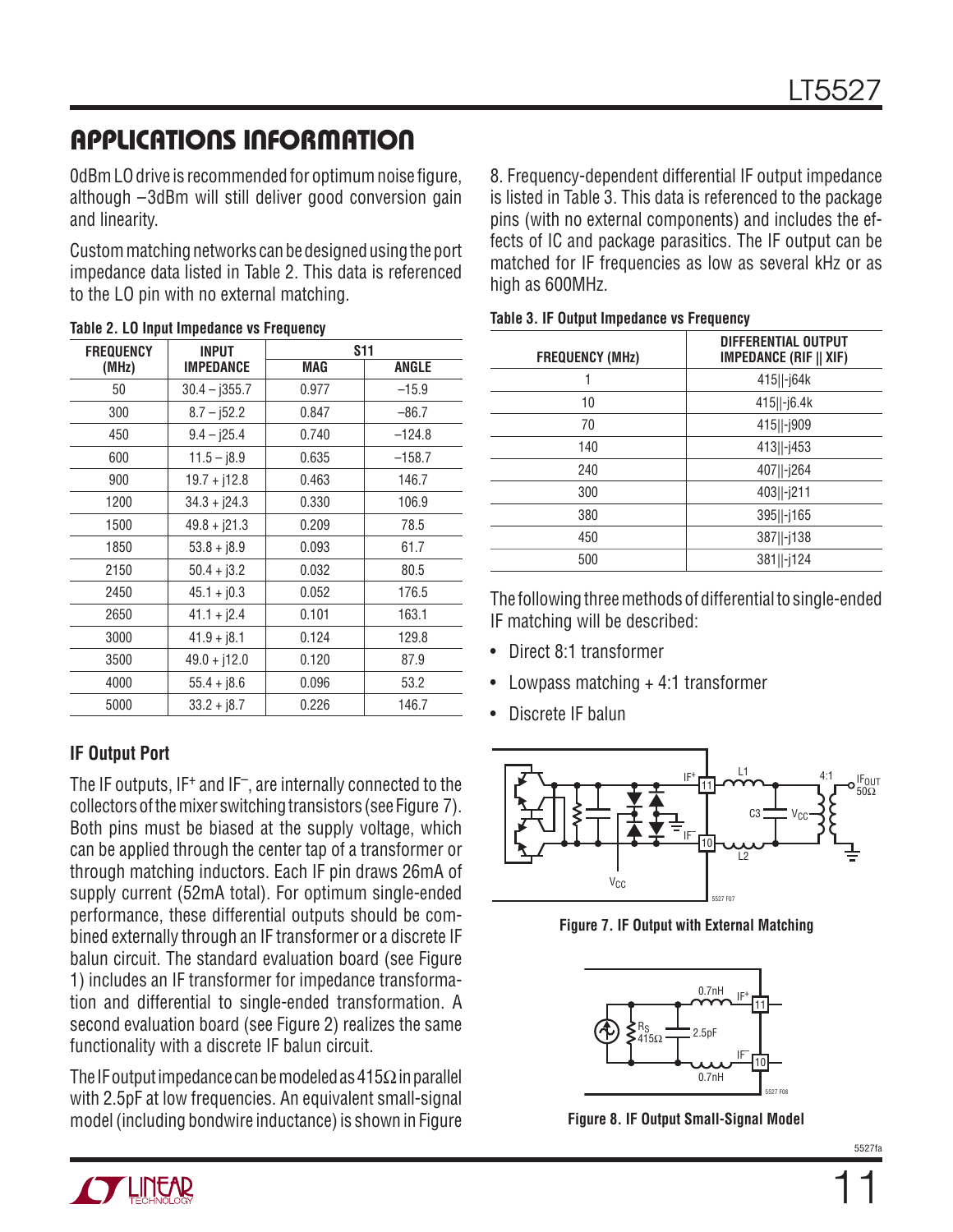### **Direct 8:1 IF Transformer Matching**

For IF frequencies below 100MHz, the simplest IF matching technique is an 8:1 transformer connected across the IF pins. The transformer will perform impedance transformation and provide a single-ended  $50\Omega$  output. No other matching is required. Measured performance using this technique is shown in Figure 9. This matching is easily implemented on the standard evaluation board by shorting across the pads for L1 and L2 and replacing the 4:1 transformer with an 8:1 (C3 not installed).

![](_page_11_Figure_4.jpeg)

**Figure 9. Typical Conversion Gain, IIP3 and SSB NF Using an 8:1 IF Transformer**

#### **Lowpass + 4:1 IF Transformer Matching**

The lowest LO-IF leakage and wide IF bandwidth are realized by using the simple, three element lowpass matching network shown in Figure 7. Matching elements C3, L1 and L2, in conjunction with the internal 2.5pF capacitance, form a 400 $\Omega$  to 200 $\Omega$  lowpass matching network which is tuned to the desired IF frequency. The 4:1 transformer then transforms the 200 $\Omega$  differential output to a 50 $\Omega$ single-ended output.

This matching network is most suitable for IF frequencies above 40MHz or so. Below 40MHz, the value of the series inductors (L1 and L2) becomes unreasonably high, and could cause stability problems, depending on the inductor value and parasitics. Therefore, the 8:1 transformer technique is recommended for low IF frequencies.

Suggested lowpass matching element values for several IF

frequencies are listed in Table 4. High-Q wire-wound chip inductors (L1 and L2) improve the mixer's conversion gain by a few tenths of a dB, but have little effect on linearity. Measured output return losses for each case are plotted in Figure 10 for the simple 8:1 transformer method and for the lowpass/4:1 transformer method.

| <b>IF FREQUENCY</b><br>(MHz) | L1, L2<br>(nH) | C <sub>3</sub><br>(pF) | IF<br><b>TRANSFORMER</b> |
|------------------------------|----------------|------------------------|--------------------------|
| 1 to 100                     | Short          |                        | $TC8-1$ (8:1)            |
| 140                          | 120            |                        | ETC4-1-2 (4:1)           |
| 190                          | 110            | 2.7                    | ETC4-1-2 (4:1)           |
| 240                          | 82             | 2.7                    | ETC4-1-2 (4:1)           |
| 380                          | 56             | 2.2                    | ETC4-1-2 (4:1)           |
| 450                          | 43             | 2.2                    | ETC4-1-2 (4:1)           |
|                              |                |                        |                          |

![](_page_11_Figure_13.jpeg)

**Figure 10. IF Output Return Losses with Lowpass/Transformer Matching**

#### **Discrete IF Balun Matching**

For many applications, it is possible to replace the IF transformer with the discrete IF balun shown in Figure 2. The values of L1, L2, C6 and C7 are calculated to realize a 180 degree phase shift at the desired IF frequency and provide a 50 $\Omega$  single-ended output, using the equations listed below. Inductor L3 is calculated to cancel the internal 2.5pF capacitance. L3 also supplies bias voltage to the IF+ pin. Low cost multilayer chip inductors are adequate for L1 and L2. A high Q wire-wound chip inductor is recommended for L3 to maximize conversion gain and minimize DC voltage drop to the IF+ pin. C3 is a DC blocking capacitor.

![](_page_11_Picture_17.jpeg)

5527fa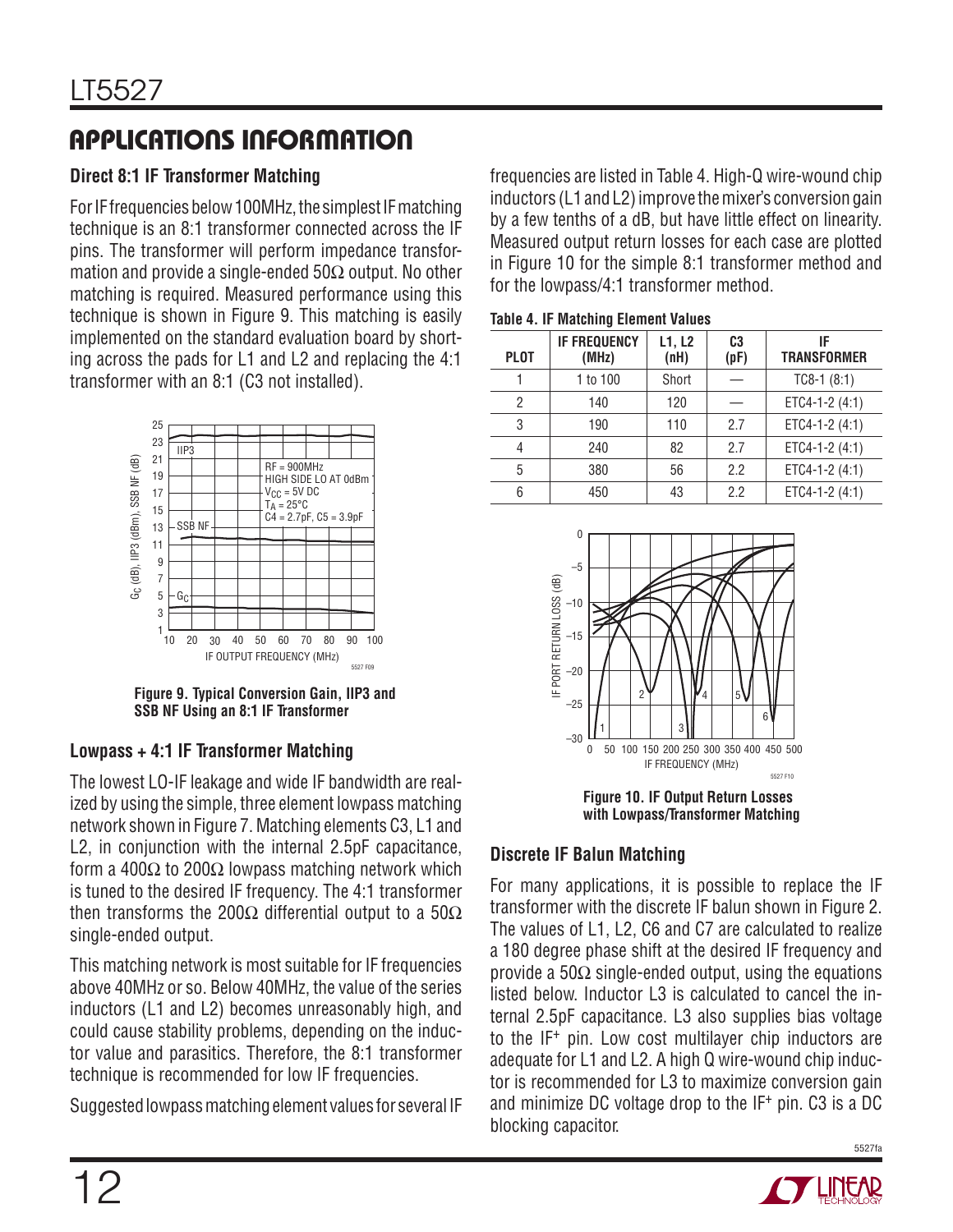$$
L1, L2 = \frac{\sqrt{R_{IF} \cdot R_{OUT}}}{\omega_{IF}}
$$

$$
C6, C7 = \frac{1}{\omega_{IF} \cdot \sqrt{R_{IF} \cdot R_{OUT}}}
$$

$$
L3 = \frac{|X_{IF}|}{\omega_{IF}}
$$

Compared to the lowpass/4:1 transformer matching technique, this network delivers approximately 0.8dB higher conversion gain (since the IF transformer loss is eliminated) and comparable noise figure and IIP3. At a  $\pm 15\%$ offset from the IF center frequency, conversion gain and noise figure degrade about 1dB. Beyond  $\pm 15$ %, conversion gain decreases gradually but noise figure increases rapidly. IIP3 is less sensitive to bandwidth. Other than IF bandwidth, the most significant difference is LO-IF leakage, which degrades to approximately –38dBm compared to the superior performance realized with the lowpass/4:1 transformer matching.

Discrete IF balun element values for four common IF frequencies are listed in Table 5. The corresponding measured IF output return losses are shown in Figure 11. The values listed in Table 5 differ from the calculated values slightly due to circuit board and component parasitics. Typical conversion gain, IIP3 and LO-IF leakage, versus RF input frequency, for all four IF frequency examples is shown in Figure 12. Typical conversion gain, IIP3 and noise figure versus IF output frequency for the same circuits are shown in Figure 13.

| Table 5. Discrete IF Balun Element Values (R <sub>OUT</sub> = 50 $\Omega$ ) |  |  |  |
|-----------------------------------------------------------------------------|--|--|--|
|                                                                             |  |  |  |

| <b>IF FREQUENCY</b><br>(MHz) | L1, L2<br>(nH) | C6, C7<br>(pF) | L3<br>(nH) |
|------------------------------|----------------|----------------|------------|
| 190                          | 120            | 6.8            | 220        |
| 240                          | 100            | 4.7            | 220        |
| 380                          | 56             | 3              | 68         |
| 450                          | 47             | 2.7            | 47         |

For fully differential IF architectures, the IF transformer can be eliminated. An example is shown in Figure 14, where the mixer's IF output is matched directly into a SAW filter. Supply voltage to the mixer's IF pins is applied through

![](_page_12_Figure_8.jpeg)

**Figure 11. IF Output Return Losses with Discrete Balun Matching**

![](_page_12_Figure_10.jpeg)

**Figure 12. Conversion Gain, IIP3 and LO-IF Leakage vs RF Input Frequency Using Discrete IF Balun Matching**

![](_page_12_Figure_12.jpeg)

**Figure 13. Conversion Gain, IIP3 and SSB NF vs IF Output Frequency Using Discrete IF Balun Matching**

![](_page_12_Picture_14.jpeg)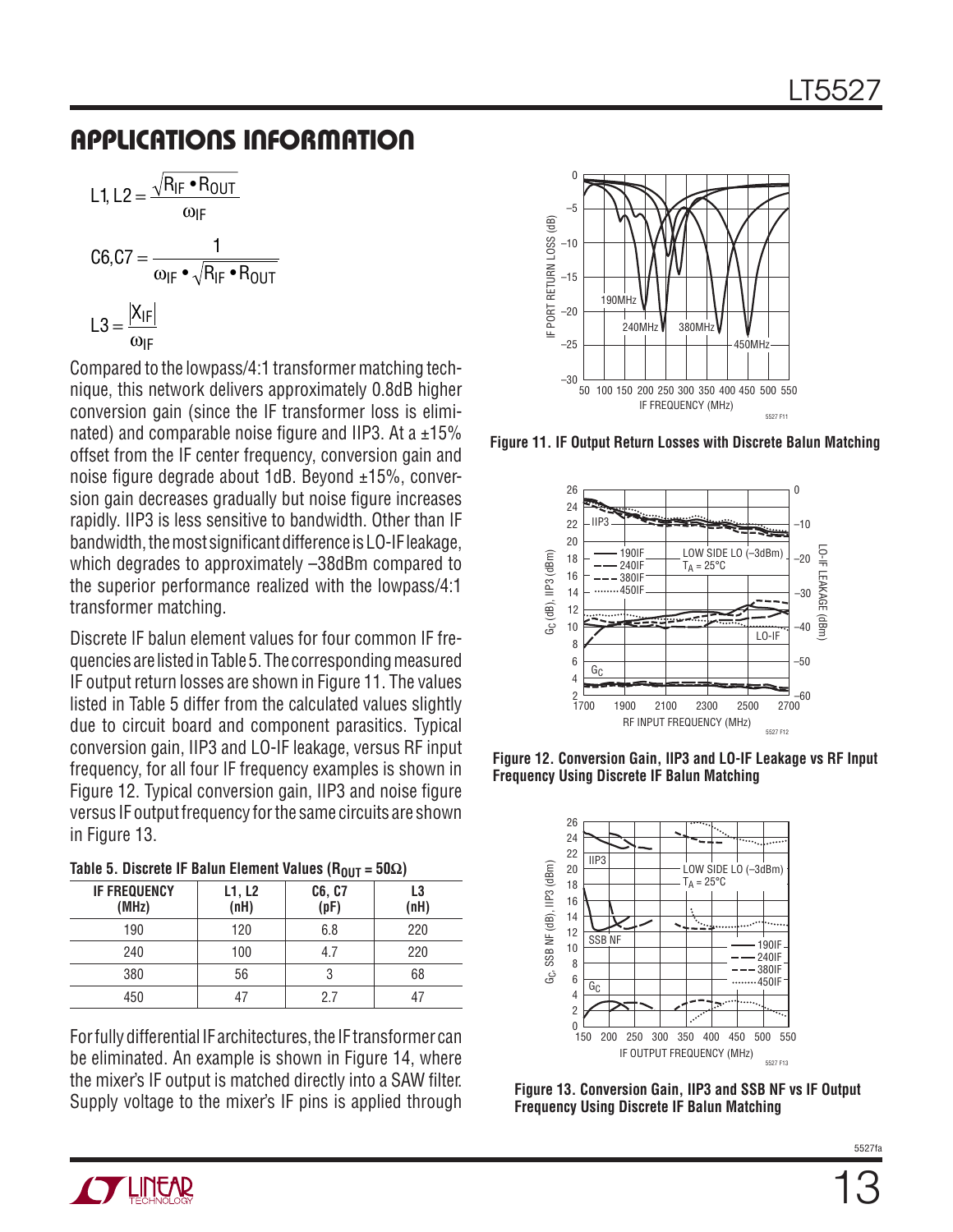matching inductors in a band-pass IF matching network. The values of L1, L2 and C3 are calculated to resonate at the desired IF frequency with a quality factor that satisfies the required IF bandwidth. The L and C values are then adjusted to account for the mixer's internal 2.5pF capacitance and the SAW filter's input capacitance. In this case, the differential IF output impedance is  $400\Omega$  since the bandpass network does not transform the impedance.

Additional matching elements may be required if the SAW filter's input impedance is less than or greater than 400 $\Omega$ . Contact the factory for application assistance.

![](_page_13_Figure_4.jpeg)

![](_page_13_Figure_5.jpeg)

![](_page_13_Figure_6.jpeg)

**Standard Evaluation Board Layout Discrete IF Evaluation Board Layout**

![](_page_13_Picture_8.jpeg)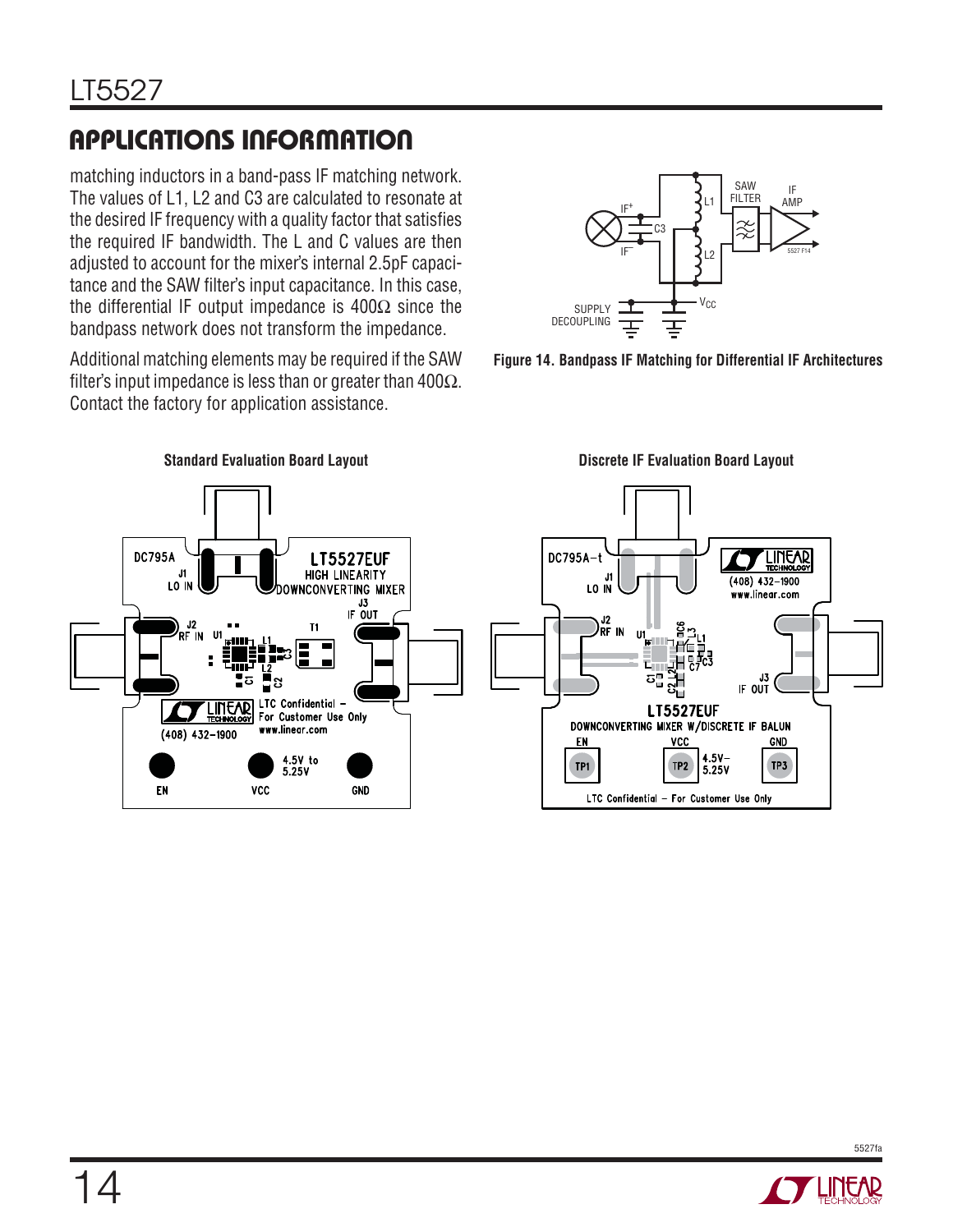### **PACKAGE DESCRIPTION**

![](_page_14_Figure_2.jpeg)

![](_page_14_Picture_3.jpeg)

5527fa